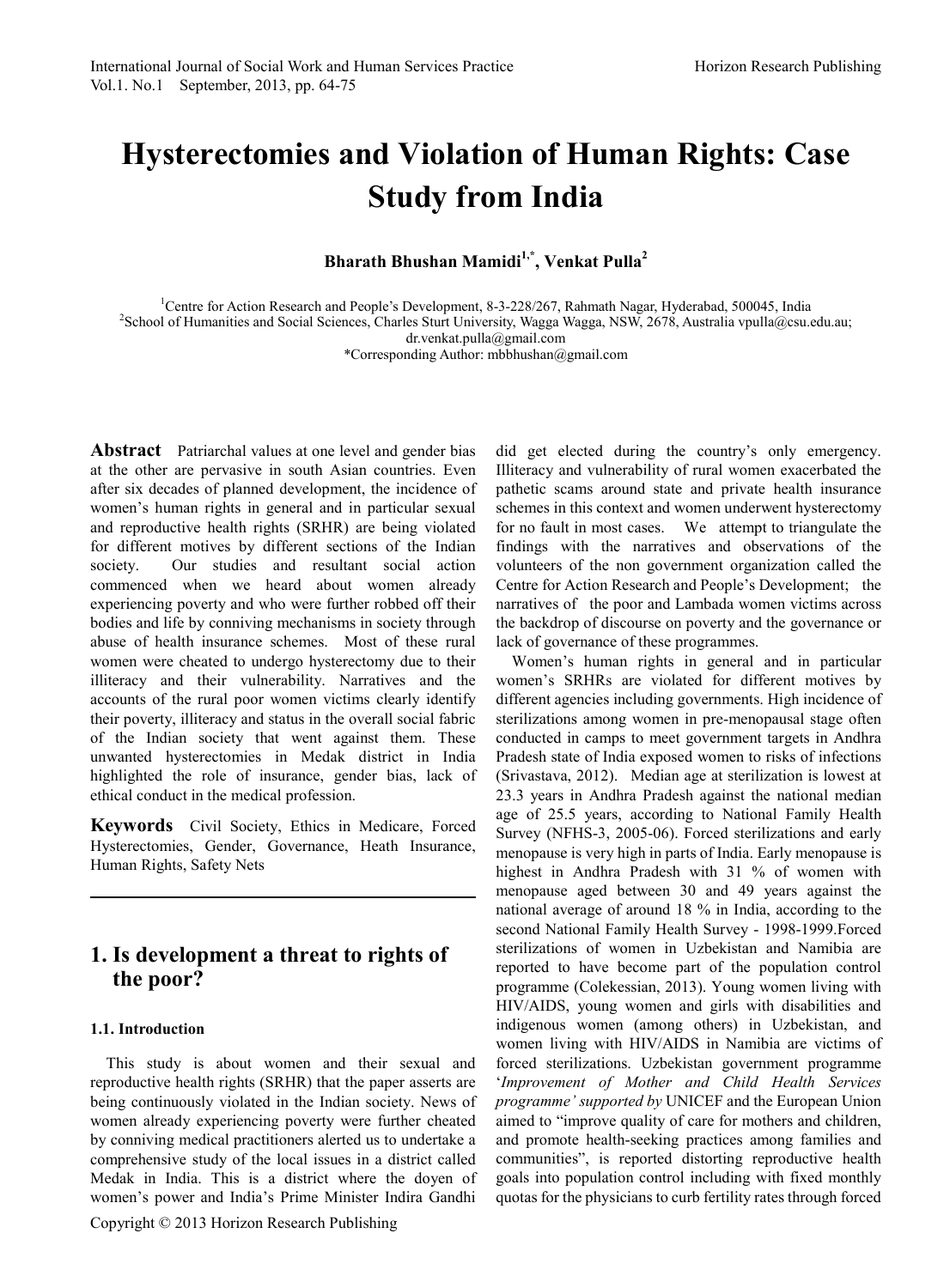sterilizations. It is also seen as part of protecting maternal health as less of them die. Violence against women, violation of human rights and women's SRHRs are also reported widely from India (Mamidi & Mamidi, 2007; Kameswari & Vinjamuri, 2013; Prakasamma 2002; Prasad & Raghavendra, 2012). Violation of women's SRHRs is widespread and is increasing with government supported health insurance schemes that reimburse money to private hospitals performing surgeries for women from poor households. Studies indicate growing importance of private sector in healthcare (Prasad & Raghavendra, 2012; Nagulapalli & Rokkam, 2013) and concerns of private sector making healthcare into business and patients into consumers without any protection for their rights. Health insurance schemes are also used by ruling parties for political mileage.

Development programmes run by the government or private agencies with support of the state, safety nets and welfare measures could become serious threat to the human rights if governance measures are weak with regard to the framework in which business operates. This is a challenge in several developing countries and by the same token the Millennium Development Goals (MDGs) could be jeopardized if the governance is weak and laden with corrupt practices. Several studies highlight that human rights discourse ought to sit beyond economic indicators of progress and ensure well being.

#### **1.2. Methodology**

This paper examines the violation of women's SRHRs and the growing incidence of coerced hysterectomies with the introduction of state sponsored community health insurance scheme involving private hospitals. Review of literature presents the widespread nature of forced hysterectomies across the country and the role of private hospitals in health insurance. Detailed analysis of the background of affected women is based on field research conducted by Centre for Action Research & People's Development (CARPED) covering 728 hysterectomised women in Kowdipally mandal of Medak district in 2005. Growing incidence of hysterectomies among younger women is discussed based on comparison of CARPED data with another field study conducted by Life-HRG covering 171 affected women in Munipally mandal of the same district after introduction of community health insurance scheme by the government of Andhra Pradesh. Qualitative data on the adverse impact of hysterectomies is collected for this paper through interviews of affected women in 2011. Discussion on civil society response to growing incidence of coerced hysterectomies and policy changes is based on interviews with representatives of NGOs and secondary data. Names of the respondents have been changed to ensure anonymity of the affected women.

Violation of Women's Health Rights and MDGs

Protection and promotion of health, particularly of the poor, forms direct focus of four out of eight MDGs. Women's health is central to goal 1 to 'eradicate extreme poverty and *hunger,*' goal 4 to 'reduce child mortality', goal 5 to 'improve maternal health' and goal 6 to 'combat HIV/AIDS, malaria and other diseases'. Health and women's rights and gender mainstreaming is cross-cutting and cross –sectoral with regard to the eight MDGs. Pursuance of MDGs also requires to ensure rights of women in accordance with the Convention on the Elimination of All Forms of Discrimination against Women. Beijing Declaration 1995 further emphasized that women's empowerment and equal participation were essential for development. Mainstreaming gender in MDGs is stressed through complementary and additional gender-sensitive indicators for each of the MDG targets developed by the United Nations Economic and Social Commission for Asia and the Pacific. Further, the UNIFEM made recommendations for mainstreaming gender in each goal. The Universal Declaration of Human Rights assures right to medical care and a human right to "special care and assistance" (art. 25) for mothers and their children. Women's right to make choices about her body and reproductive health are upheld by the International Covenant on Civil and Political Rights (Article 7); the Convention on the Elimination of All Forms of Discrimination Against Women (Articles 10h, 12, 16e, Gen. Rec. 19); and the Beijing Declaration and the Platform for Action (Women and Health, para. 94).

Studies indicate that MDGs could become detrimental to the poor with the introduction of new measures or renewed emphasis on 'development' schemes that are devoid of the responsibility to protect the human rights of the vulnerable sections of the society. Development focused on reducing instead of eliminating poverty, while accelerates growth, intensifies exclusion of the vulnerable groups (UNHR, 2008). It is observed that "ambiguous wording of the target has allowed some countries in their MDG reports to list policies that prima facie violate human rights", for instance in improving access to shelter to urban poor also includes slum clearance (UNHR, 2008).Exclusion of remote rural areas and urban poor, indigenous people, women and children of deprived communities from development goals is an imminent threat of the development goals that have not been adapted to address inequalities, poverty and vulnerability of particular groups in the local context. Threats to human rights inherent in the MDGs have been cautioned quite early by international agencies. The 2007 global snapshot at the halfway point of the Millennium Development Goals revealed critical gaps with continued deaths of half a million women from preventable complications in pregnancy or childbirth, deeply troubling child mortality rates in Southern Asia and sub-Saharan Africa, preventive measures being inadequate to keep pace with HIV/AIDS epidemic, and Governments not honoring their commitments. Compelling contradictions are reflected by, United Nations High Commissioner for Human Rights, Louise Arbour reflects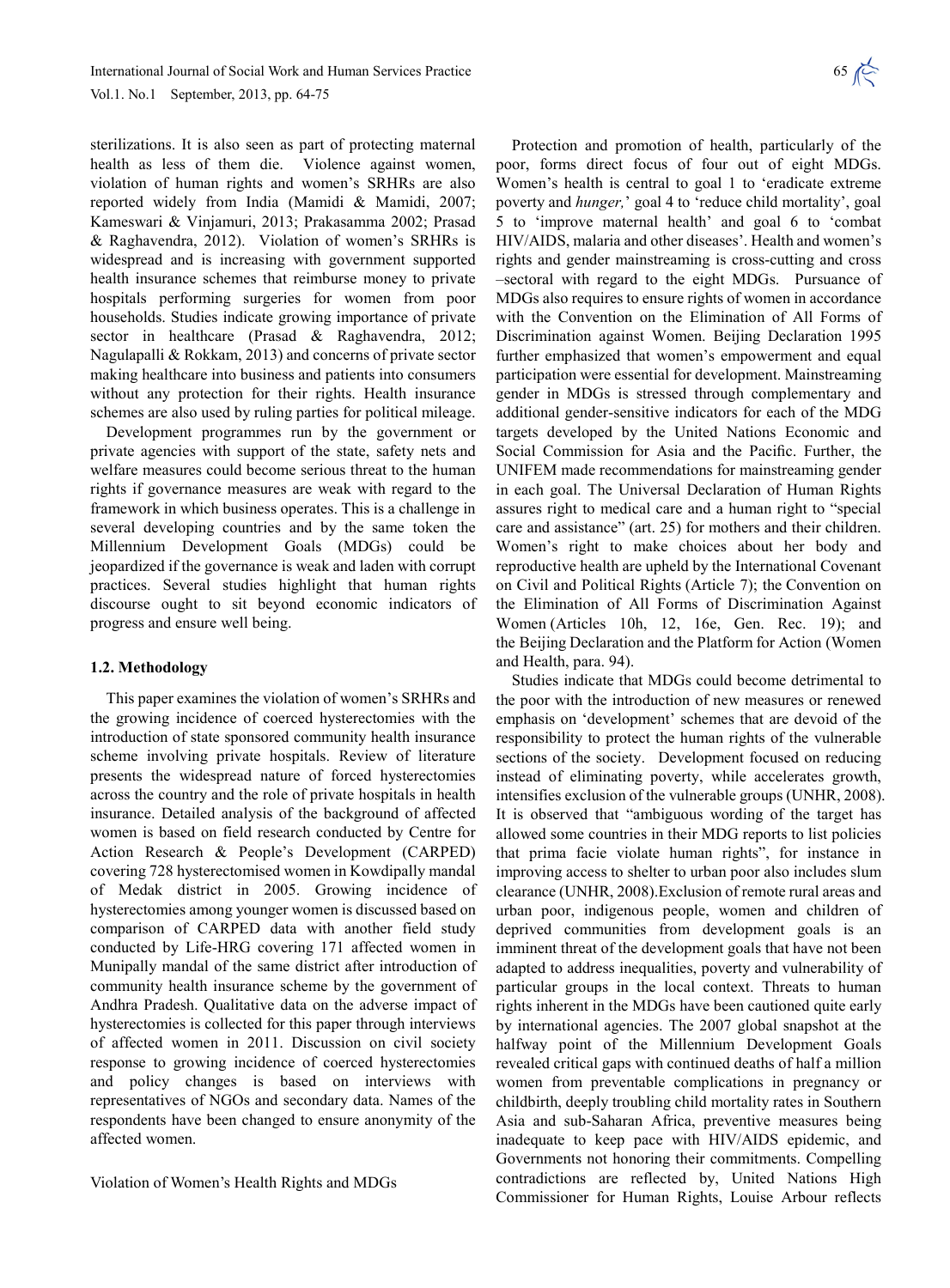that the purposes of the Millennium Declaration cannot be disembodied from the human rights context (UNHR, 2008).

Freedom of choice and informed decisions of women in matters affecting their right to health, regulation of fertility, and the right of access to appropriate healthcare services is part of human rights. Article 12 of CEDAW recognizes a general prohibition on discrimination against women in the provision of health services and a special legal obligation on States to "ensure to women appropriate services in connection with pregnancy." The obligation to respect a women's right to health requires that States parties should not restrict women's access to health services or to the clinics that provide those services "irrespective of their marital status, on a basis of equality of men and women, of human rights and fundamental freedoms in the political, economic, social, cultural, civil or any other field". The Committee on Economic, Social and Cultural Rights has stated that "women and men have the freedom to decide if and when to reproduce and the right to be informed and to have access to safe, effective, affordable and acceptable methods of family planning of their choice." Coerced hysterectomies involving surgically removing or disabling reproductive organs without full or informed consent, constitutes violence against women. Hysterectomies without consent and full knowledge of the consequences as well as information of alternative relief measures are manipulating her body against her will.

### **2. State and Market Driven Health Insurance Scheme**

Health is often the most important and only asset and hope for survival of the poor. Any threat, loss, debility in health erodes the ability to earn enough to feed oneself and meet costs of treatment of illness. Illness and costs on healthcare costs put lives of the household at risk and push them into further impoverishment. Besides, poor access to healthcare in India, there are also inequities of varied nature viz., intra-state, rural- urban, vulnerable communities, women, etc. Indian health care is poorer than Sri Lanka and Bangladesh with comparable per capita incomes. Total health expenditure on health from all sources in India was Rs. 1,337,763 million constituting 4.25 % Gross Domestic Product (GDP) during 2004-05 of which the share of private sector was 78.05 % of which households contributed significant portion at 71.13 % towards expenditure on inpatient, outpatient care, family planning, and immunization etc., according to National Health Accounts-India (MHFW, 2009, p.2). Out of pocket expenditure to households is high forcing the households into severe financial crunch in case of critical illness.

#### **2.1. Private Insurance**

Individual premium to insurance agency for meeting unforeseen medical expenses due to illness or accidents is relatively new in India. Such private Insurance in health

sector accounts for 3.1 % of total health expenditure and a substantial amount of health expenditures (presumably curative care) in India is not covered by insurance schemes (MFHW, 2005). Households spend 69 % of the total health expenditure followed by 2 % from others in the private sector, the different branches of the government (Central, State and local) as well as Public Sector Undertakings contributing about 26 %, social insurance 2.36 %, and private insurance 0.70 % (NHA 2005).

Growth of private players in health insurance sector is promoted by liberalization since 2000. Health insurance premium registered 1142 % from Rs 10020 million in 2002-03 to Rs 114,500 million in 2010-11 although health insurance penetration in India as such is very low.

#### **2.2. State Sponsored Insurance**

State sponsored health insurance schemes are considered 'effective instrument' to address inequalities in access to health insurance by providing basic health cover to un-insured poor so as to receive services from the best hospitals on par with the well to do. Important initiatives of this model in India with government paying the premium on behalf of the poor households to insurance companies include the Central government sponsored Rashtriya Bhima Suraksha Yojana (RSBY) by the Ministry of Labour and Employment launched in 2003, Rajiv Aarogyasri Community Health Insurance Scheme popularly known as Aarogyasri in Andhra Pradesh, Vajpayee Aarogyasri in Karnataka and the Kalaignar scheme in Tamil Nadu which support hospitalization care. These models provide health insurance coverage for below poverty line (BPL) families from Rs 30,000 (RSBY) to Rs 150,000 (Rajiv Aarogyasri) per family per year for large number of diseases that require hospitalization. RSBY scheme, implemented across the states, has 75 % contribution from central government and 25 % by state government.

Involving insurance companies in increasing access to healthcare for the poor is a fast growing alternative in India. These alternative models claim impressive numbers of making healthcare possible to a large population despite being poor. RSBY beneficiaries alone include 5,456,736 cases up to 17 June 2013. However, there are inequalities with rural poor having lesser as hospitals are concentrated in large towns and awareness among the vulnerable sections about the scheme is poor (Choudhury, 2012). Besides, there are several undesirable practices and corruption as well in RSBY. There are reports of corruption and abuse of RSBY resulting in violation of human rights across the states also (Yadavar, 2013).

Rajiv Aarogyasri model is briefly discussed as the paper examined violations of human rights with focus on women's sexual and reproductive health rights in Andhra Pradesh.

Aarogyasri, of Government of Andhra Pradesh (GOAP) launched on April 1, 2007 is based on public private partnership comprising the insurance company, private hospitals and the state agencies. It is implemented through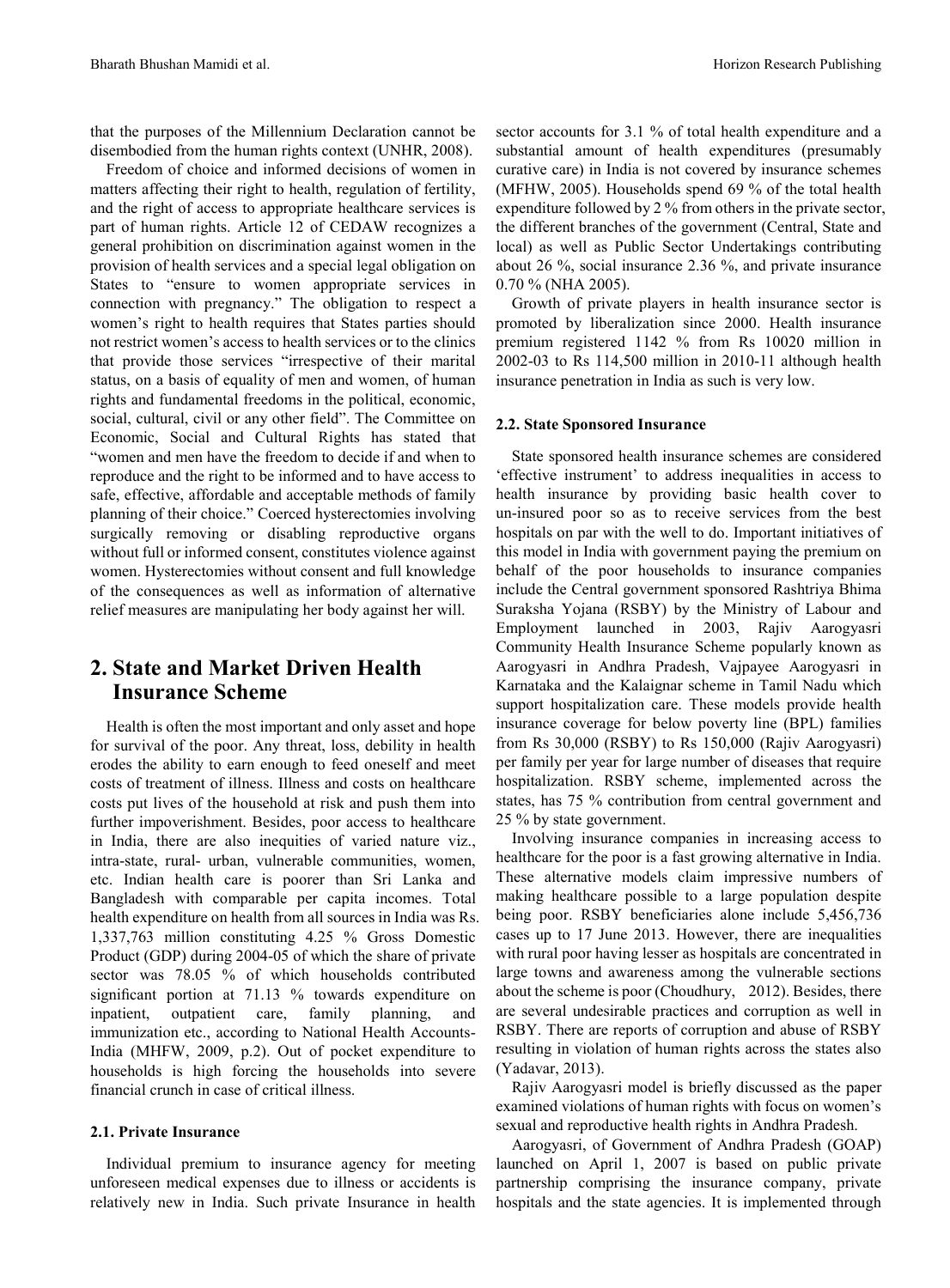Aarogyasri Health Care Trust (ACHT) which provides financial assistance to below poverty line (BPL) families to meet the catastrophic health needs by availing quality medical treatment for serious ailments. Prior to the Aarogyasri, a section of the poor have been assisted to meet hospitalization needs through Chief Minister's Relief Fund (CMRF). The CMRF assisted 55,361 cases costing Rs 1685 million between May 2004 and June 2007.

Under Aarogyasri BPL families are entitled hospitalization costs up to Rs. 150,000 per family per year. Around 87 % of the state population (23.3 million families out of 26.6 million families) have health coverage under the scheme. Insurance company pays the hospital bills, while government pays the premium of Rs 210 per household per annum to the insurance company for every enrolled BPL family. Estimates of BPL by Government of India are around 40 % while state government data shows more than double (Yellaiah, 2013). Insurance company conducts medical camps through network hospitals across the state to create awareness and screen patients requiring healthcare. Altogether 35,713 medical camps were conducted from 1 April 2007 to 18 January 2013 and 1753,466 Surgeries/ Therapies were conducted (440,655 in Government hospitals and 1312,811 in Private hospitals) incurring a total of Rs. 47,230 million (Government hospitals Rs.10710 million and Private Rs.36520 million). There are wide inter-district variations with three districts together (Hyderabad, Krishna and Vishakapatnam) constituting 45.92 % of total beneficiaries while remaining 20 districts account for around 54.08 %. Inequities in healthcare access continued with disadvantaged sections such as females, Scheduled Castes and Scheduled Tribes having lesser access (Nagulapalli & Rokkam, 2013).

Aarogyasri started initially with 330 procedures was gradually extended to 938 procedures covered under the scheme. Since 2011 as many as 133 treatments/ procedures including discectomy, laminectomy & hysterectomy were reserved for Government hospitals owing to civil society protests against misuse of the scheme. Aarogyasri being a state sponsored progarmme, the district authorities are also its associates in implementing the scheme and in mobilization of the patients. District Administration will help the Trust in effective implementation of the scheme in the district by conducting reviews with District Coordinator of the Trust and also in conducting health camps and for mobilization of the patients". The programme is hailed as a flagship programme of the government and the propaganda emphasizing the poor to avail freely the costliest health services by simply producing a BPL cards. The Aarogyasri website says "Patient need not pay even single pie for these services under the scheme. All that is required is carry your health card or white card along with medical record if any and approach Aarogya Mithra for registration and facilitation."

Aarogyasri has four major players:

• Aarogyasri Health Care Trust (AHCT) is

responsible for oversight of the whole scheme and administrative functions including critical functions like fixation of prices for therapies, preauthorizations for treatments, managing contracts with insurer, empanelling and contracts with network of hospitals, approving claims, etc. The AHCT had two routes of implementation of the scheme till 2011 i.e., fund management done directly by the Trust; and transferring part of the fund to the insurer for management and claims payment.

- Insurance company bears risk and manages all back end insurance operations like claims processing, reimbursements to providers, and oversight of hospitals. The Insurer plays critical role in generating demand for the scheme by holding health camps across the state through network hospitals to enroll eligible beneficiaries.
- Network hospitals (380 network hospitals) are empanelled to serve the patients i.e., the BPL households.
- Aarogya Mithras are the primary contact with patients in the hospitals and are responsible for community outreach.

Available research on the role of insurance companies in health sector indicates that it is not all that healthy. Aarogyasri has been subject of several studies from the perspective of political economy and health economics (Mathews, 2012; Prasad & Raghavendra, 2012; Shukla et. al, 2011; Vijay, 2012; Planning Commission of India, 2011; MHFW, 2005; Nagulapalli & Rokkam, 2013). It is seen as a classical model of medical neo-liberalism promoting primarily interest of corporate healthcare industry focused on tertiary care through private hospitals, and transforming health industry into a means of generating rich electoral gains without addressing the root causes of highly neglected and underfunded state healthcare system (Prasad & Raghavendra, 2012). Aarogyasri is also found to be a poor model on economic parameters. A study commissioned by Aarogyasri observed that "implementation of the scheme through the insurance mode is highly inefficient in terms of cost benefit ratio. Government hospitals were subject to discrimination under insurance mode" (Nagulapalli & Rokkam, 2013).

There is mushrooming of corporate hospitals with Hyderabad city alone having 1200 healthcare facilities doing roaring business because of cash–rich Aarogyasri scheme, which is "pumping enough money into coffers of hospitals and patients on their beds" (Mathews, 2012). Corporate hospitals have grown into a pressure group demanding the government to add more procedures under the scheme. Andhra Pradesh Private Hospitals and Nursing Homes' Association and Andhra Pradesh Speciality Hospitals' Association demanded a 30 % hike in reimbursements under Arogyasri and threatened to stop treating cases under Arogyasri from May 4, 2013 (The New Indian Express,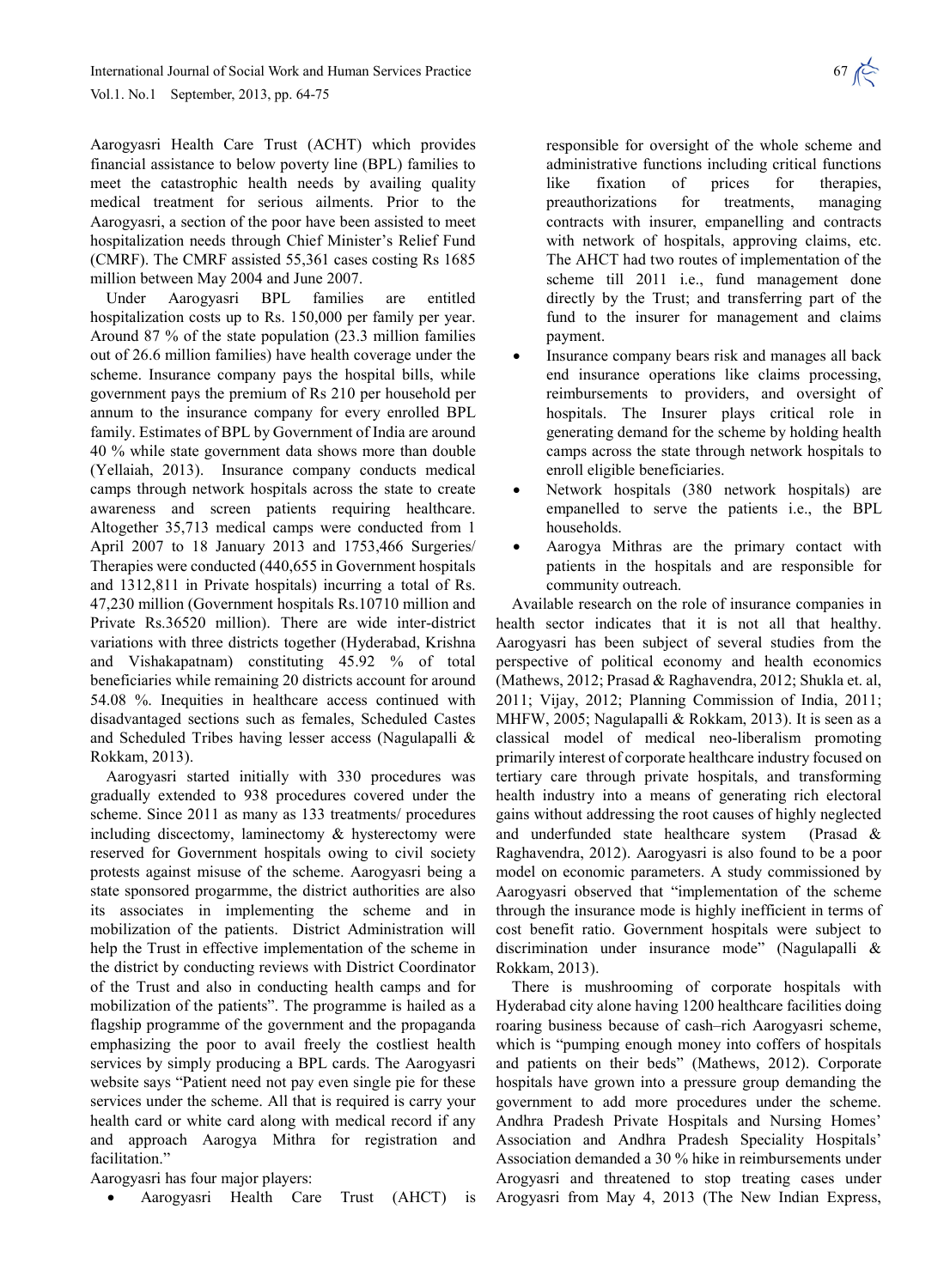#### 2013).

National Commission on Macroeconomics and Health (NCMH) of Ministry of Health & Family Welfare in 2005, National Health Accounts –India report in 2005, and High Level Expert Group for Universal Health Coverage of the Planning Commission, GOI in November 2011 also have been critical of the role of insurance sector for its misguided focus. The NCMH report cautioned against corporate hospitals indulging in overuse of diagnostic needs (MFHW 2005, p.229). The High Level Expert Group for UHC reported that approach of state sponsored health insurance schemes are entirely focused on hospital networks instead of primary care services and would "lead to inferior health outcomes and high health care cost inflation" (Planning Commission of India, 2011). Further, the financial risk protection to the BPL families is not substantial under these health insurance schemes- as they do not cover out-patient expenses, high frequency low cost treatments, and purchase of drugs by households (Planning Commission of India, 2011,p.123). The NCMH report observed that it is not sound to depend on insurance companies as no country relies on private insurance to resolve the problems of financial risk protection for the poor and the ill and that regulation is required to minimize some of the adverse impacts. It is of great concern as "the use of insurance companies to expend government resources is an unusual model and there are very few examples of this globally" (Planning Commission, 2011, p.111).

What is intended to be a life savior for the poor households could become life threatening if it is not regulated to ensure that it is used only for the stated objectives. The fears of abuse are serious since healthcare sector in India is considered the most corrupt service sector with private healthcare criticized for several unethical practices. MHFW 2005 report particularly observed that "the rate of hysterectomies being performed among young women is one example of the absence of ethical standards" (p.54). Market forces in private healthcare are of serious threat to the safety, right to health, reproductive and sexual health rights. The NCMH recommended that "if insurance and contracting the private sector are to be the new ways of expanding access and financing health, then it is essential that values of probity, nurturing of informed consumers and wider participation through good governance be ensured (MHFW 2005, p.55).

The following section examines the consequences of rampant abuse of the innovative models for making healthcare accessible to the poor and the responses of the civil society.

### <span id="page-4-1"></span><span id="page-4-0"></span>**3. Coerced Hysterectomies-Private Healthcare a Threat to Poor Women's SRHRs**

Hysterectomy is surgical removal of one or several of the organs: cervix, uterus or womb, and the fallopian tubes and

both ovaries. It has severe adverse implications for the woman affecting her mental and physical health and wellbeing. Besides direct surgical risks, hysterectomised women suffer long -term physical and psychological effects including severe depression, increased risk of osteoporosis and heart disease. Side effects include surgically induced menopause causing "hormone imbalance" that require long term treatment. Women experience one or several of the side effects like depression, insomnia, weight loss, urinary incontinence, loss of sex drive, joint pains, heart palpitations, etc.

Hysterectomies include 'radical hysterectomy' (removal of cervix, upper vagina, lymph nodes, ovaries and fallopian tube), 'total hysterectomy' (removal of uterus and cervix) and 'subtotal hysterectomy' (removal of the uterus leaving the cervix intact). Removal of ovaries also increases the woman's risk of death by 40 %. It is a solution of last resort, when the surgical treatment is compulsory, due to long term adverse consequences to woman's health, longevity, and well being. When required it is performed after due medical examination that include hormone test, sonography or a pap smear to test for cancer.

Why indiscriminate hysterectomies- Insurance to ensure loss of womb?

"I went to the clinic because I had heavy bleeding during menstruation. The doctor did an ultrasound and said I might develop cancer. He rushed me into having a hysterectomy that same day," says Ms Sunita, aged about 25 in Rajasthan This was reported on BBC News.[1](#page-4-0).

Studies indicate that indiscriminate hysterectomies are primarily due to the greed of private hospitals interested in making money. Coercion of vulnerable women into hysterectomies is ensured through a structure of agents from the village to the private hospital in the town or cities. Magistrate Kundan Kumar of Samastipur district in Bihar investigating the scam of alarming number of 5503 hysterectomies out of 14,851 procedures conducted under RSBY between 2010 and 2012 in 16 empanelled hospitals found that hysterectomies constituted about 37 % to more than 50 % of all procedures in some hospitals. There were several false and bogus claims too[2](#page-4-1). Samastipur scam is not an exception of the abuses of RSBY. "Instead of resorting to conservative techniques, they go straightaway for surgeries which meant more money for them. I think there was basically a mad rush to earn as much money as possible to do unwarranted surgery", says Mr Kundan Kumar, District Magistrate of Samastipur district in Bihar (McGivering, 2013).

State sponsored healthcare for the poor through empanelled private hospitals has become a big business in

<u>.</u>

<sup>1</sup> <http://www.bbc.co.uk/news/magazine-21297606>

<sup>2</sup> The report revealed 717 cases of unwanted surgery, 124 cases of underage surgery, 320 cases of fleecing and 23 cases of non-surgery. Many beneficiaries claimed by the private hospitals could not be traced as the hospitals in some cases simply swiped their RSBY cards without conducting any surgery (Yadavar, 2013)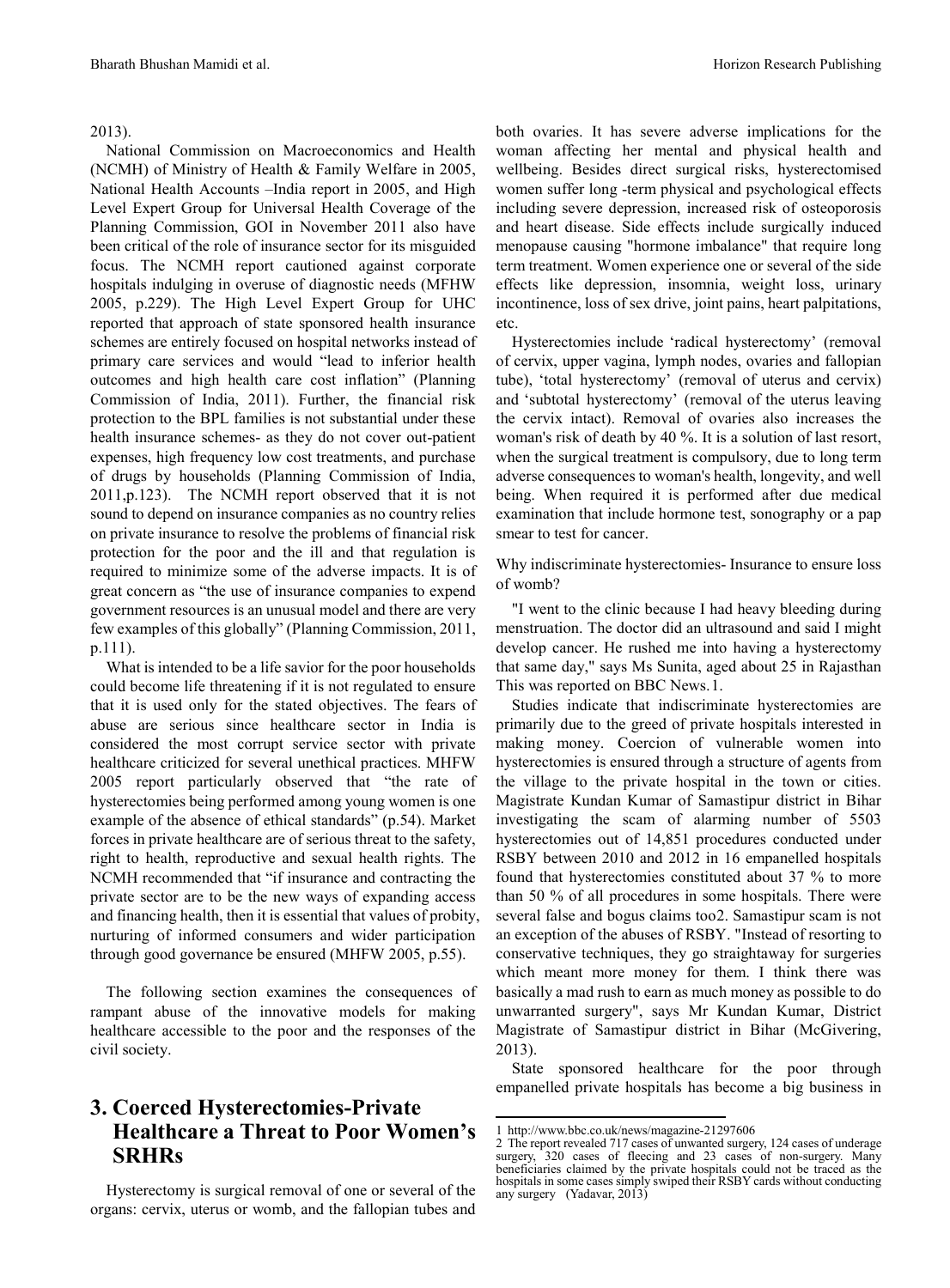several states of India. Mushrooming of private hospitals to perform several kinds of surgeries has become a major threat to the lives of the poor. Poor in the name of 'benefiting' and robbed of their bodies, often forced to become patients for ailments they don't have (Yadavar, 2013)

Most often the hysterectomised women have been operated in private hospitals. Rarely these surgeries were conducted in government hospitals. Studies conducted between 2002 and 2012 reveal that 88.89 % to 95.32 % of the hysterectomies were conducted in private hospitals with hardly 5 to 10 % of these surgeries being done in government hospitals where the doctors have no personal gain. Forced hysterectomies have become more rampant after state sponsored insurance schemes have provided higher amounts to private hospitals for these surgeries. Studies on coerced hysterectomies in Chhattisgarh by HRLN indicate that "more often than not, doctors and private hospitals target SC, ST, and Below Poverty Line (BPL) women" (HRLN, 2013). The situation is similar in Andhra Pradesh according to Dr Prakasamma's study in Guntur and Mahbubnagar districts conducted in 2002 which revealed that 77.12 % of the 153 hysterectomised women were illiterate and only 1.96 % of the women had education beyond school.

Reports of poor people forced to become patients availing free surgeries supported by state health insurance schemes are plenty from Andhra Pradesh, Bihar, Chhattisgarh, and Rajasthan. The RSBY empanelled health facilities in Chhattisgarh resulted in unnatural spike in hysterectomies. It is reported that more than 7,000 hysterectomies were performed to reap around Rs 20 million the heavily subsidized health care coverage to BPLs under the RSBY scheme (HRLN, 2013). Private healthcare system is turning poor people of normal health into patients requiring serious surgeries that have long term adverse effects. The loot by private hospitals becomes simple by having network of local quacks who act as suppliers of poor patients for the unnecessary surgeries. Unqualified medical practitioners in rural areas, medical shop owners, even employees at government hospitals "act as agents who take patients to private clinics" for surgeries and get paid commission on referrals (Mamidi & Mamidi 2005; Srivastava 2010; HRLN 2012; Yadavar 2013). There are several reports of victims

complaining that "they only agreed to the operation after their doctors had scared them by telling them they were at risk of dying from cancer if they did not opt for surgical intervention" (HRLN, 2013). Studies in several regions of India reveal that hysterectomised women are from vulnerable communities and have been forced by the private medical practitioners into unnecessary surgeries to make money (HRLN 2012; McGivering, 2013; Mamidi & Mamidi 2005; Prakasamma 2002; Srivastava 2010; Yadavar 2013;).

Often private hospitals resorted to complete removal of the uterus and ovaries adversely affecting the reproductive lives of rural poor women who approach with routine complaints such as abdominal pain, white discharge, excessive bleeding and irregular menstrual cycle that are curable by simple methods.

High incidence of hysterectomies as a result of it becoming the major source of business for private hospitals is evident from super escalation of the trend with the introduction of state health insurance schemes reimbursing indiscriminate surgeries performed by the private hospitals. Further, the profiteering motive driving the hospitals into abuse of health insurance schemes is also evident with sharp decline in number of hysterectomies after new guidelines were introduced by Rajiv Aarogyasri in Andhra Pradesh to arrest indiscriminate hysterectomies owing to pressure of the civil society. Hysterectomies that reached a peak of 12,211 surgeries in 2009-10 and 12,212 in 2009-10 claiming reimbursement of Rs 150 million and 390 million respectively under the Aarogyasri dropped to 4,943 in 2011-12 costing Rs 140 million (Devulapalli, 2012).

The flourishing business for many nursing homes in the state became so detrimental to the public that "as many as 70 % of the total surgeries in small town nursing homes are hysterectomies" with Aarogyasri Health Care Trust "freely clearing the claims focusing more on number of surgeries than the reason why they were performed on such a large number of women" (Devulapalli, 2012). Hysterectomies in private hospitals were rolled back in July 2012 but tens of thousands of vulnerable women became victims of the abuse of state sponsored health insurance schemes abused by the profiteering private hospitals.

| Year    | Amount spent INR in million | Number of hysterectomies | Average cost of hysterectomy (INR) |
|---------|-----------------------------|--------------------------|------------------------------------|
| 2008-09 | 150                         | 10,334                   | 14515                              |
| 2009-10 | 390                         | 12,212                   | 31936                              |
| 2010-11 | 190                         | 6,189                    | 30700                              |
| 2011-12 | 140                         | 4,943                    | 28323                              |

**Table 1.** Number of hysterectomies performed and cost under Rajiv Aarogyasri Community Health Insurance Scheme in Andhra Pradesh

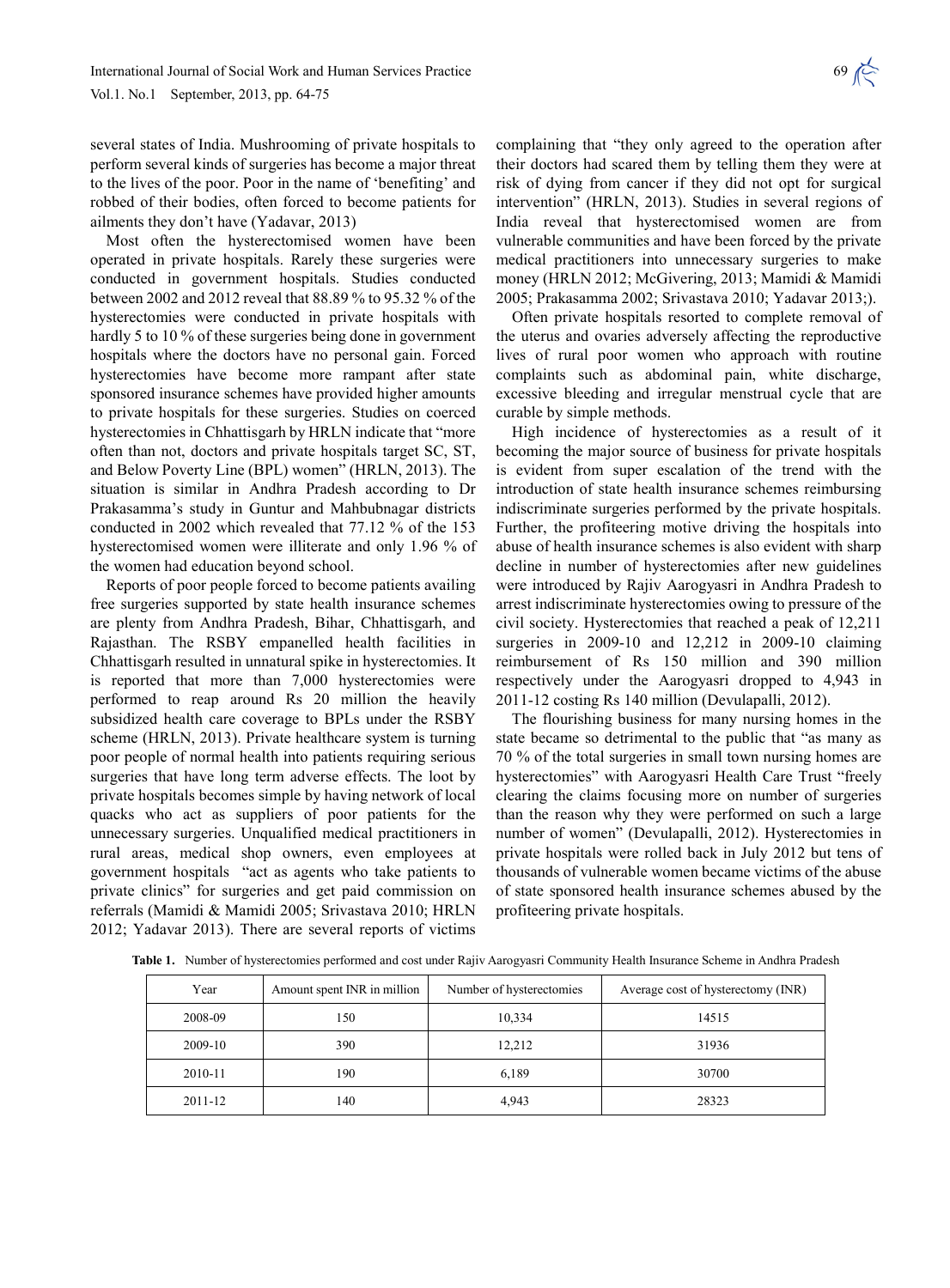### **4. Medak Case Study**

The growing problem of women from vulnerable sections becoming victims of violence and violation of human rights is discussed with field data from Medak district of South India where civil societies have been fighting against assault on women's sexual and reproductive health rights by private healthcare that made poor women into objects for exploitation. Forced hysterectomies in Medak district reflect the growing trend of private healthcare becoming a major threat to the SRHRs of poor women.

Hysterectomies are performed indiscriminately for forcing women to become victims of health disorders of severe nature in early age (Kameswari & Vinjamuri, 2013; Mamidi & Mamidi, 2005; Moyna, 2010). Women, especially those belonging to vulnerable communities are increasingly robbed off their bodies and life by conniving mechanisms developed into an institution by the greedy medical practitioners supported by health insurance policies supported by the government. Data from field studies in Andhra Pradesh between 2002 and 2011 also indicates most of the hysterectomies performed in private hospitals (Table. 2).

"All the women National Doordarshan television ( NDTV) spoke to said they had not gone to a government health care centre because they did not get any care there. So the women got pushed to private doctors, who then performed the surgeries", observed NDTV report (Sudhir, 2010).

### Easy Targets for Hysterectomies

The women undergoing hysterectomies mostly illiterate, inhabitants of remote villages having little access to alternative health care institutions or advice, and have little scope for informed choices. While female illiteracy of all ages constituted 49.71 % in Andhra Pradesh in 2001, the illiterate hysterectomised women among reproductive age constituted more than three fourths. Illiterate women were targeted for coerced hysterectomies. "Most patients were from the Lambada tribal community, poor and illiterate" in Medak district that sparked off debate on coerced hysterectomies (Antony, 2012). They have little access to approach any other physicians for a second opinion according to a study in Kowdipally mandal of Medak district covering 728 hysterectomised women in 2005 (Mamidi & Mamidi, 2005). Another study conducted by Life-HRG Group in 2009- 2011 in Munipally mandal of Medak district comprising 171 hysterectomised women revealed similar conditions. "There was little consideration to the terms of consent given that the majority of women were from the lower income group and illiterate" (Kameswari & Vinjamuri, 2013).

Similarly women from marginalized sections constitute higher proportion among hysterectomised women. Lambada scheduled tribe women in Kowdipally mandal constituted 35.3 % of hysterectomised women significantly higher than their numeric presence of 17 % of total population (Mamidi & Mamidi, 2005). Narratives of the volunteers and ethnographic account of the women victims from Lambada tribe and other vulnerable castes clearly identify their poverty, illiteracy and status in the overall social fabric of the Indian society that targeted them for coerced hysterectomies. Here are some of the narratives of these women.

### Insurance to Suffer Early and Longer

"I am robbed of my life and my body. I did not know I was buying death. I thought the operation was going to relieve me from regular pain and the death from cancer. I am cheated and ruined. I suffer more now", complained Lakshmi, aged 35.

Reason for surgery is any small complaint from stomach pain to cyst. Normal problems like personal hygiene or white discharge is the most popular reason. CARPED study of 728 affected women in Kowdipally mandal revealed 72.94 % of them had complaints of bleeding or white discharge, followed by stomach pain  $(12.77 \%)$ , cysts  $(4.26 \%)$ , uterus erosion (3.12 %), and other complaints (7.01 %).

"They said you have sores on your ulcer. They asked us to come next day. They asked us for money and we took the money and went to them. Along with uterus they removed the appendix also. I don't have children" told another woman (TV9, 2010). Similar story of women suffering from routine ailments were scared to get operated immediately or would die.

|                      | CARPED study (2005) |            | Life HRG Study (2013) |            |
|----------------------|---------------------|------------|-----------------------|------------|
| Type of hospital     | No. of women        | Percentage | No. of women          | Percentage |
| Private hospitals    | 706                 | 96.98      | 163                   | 95.32      |
| Government hospitals | 22                  | 3.02       | 8                     | 4.68       |
| Total                | 728                 | 100        | 171                   | 100        |

**Table 2.** Distribution of Respondents by Type of Hospital for Hysterectomy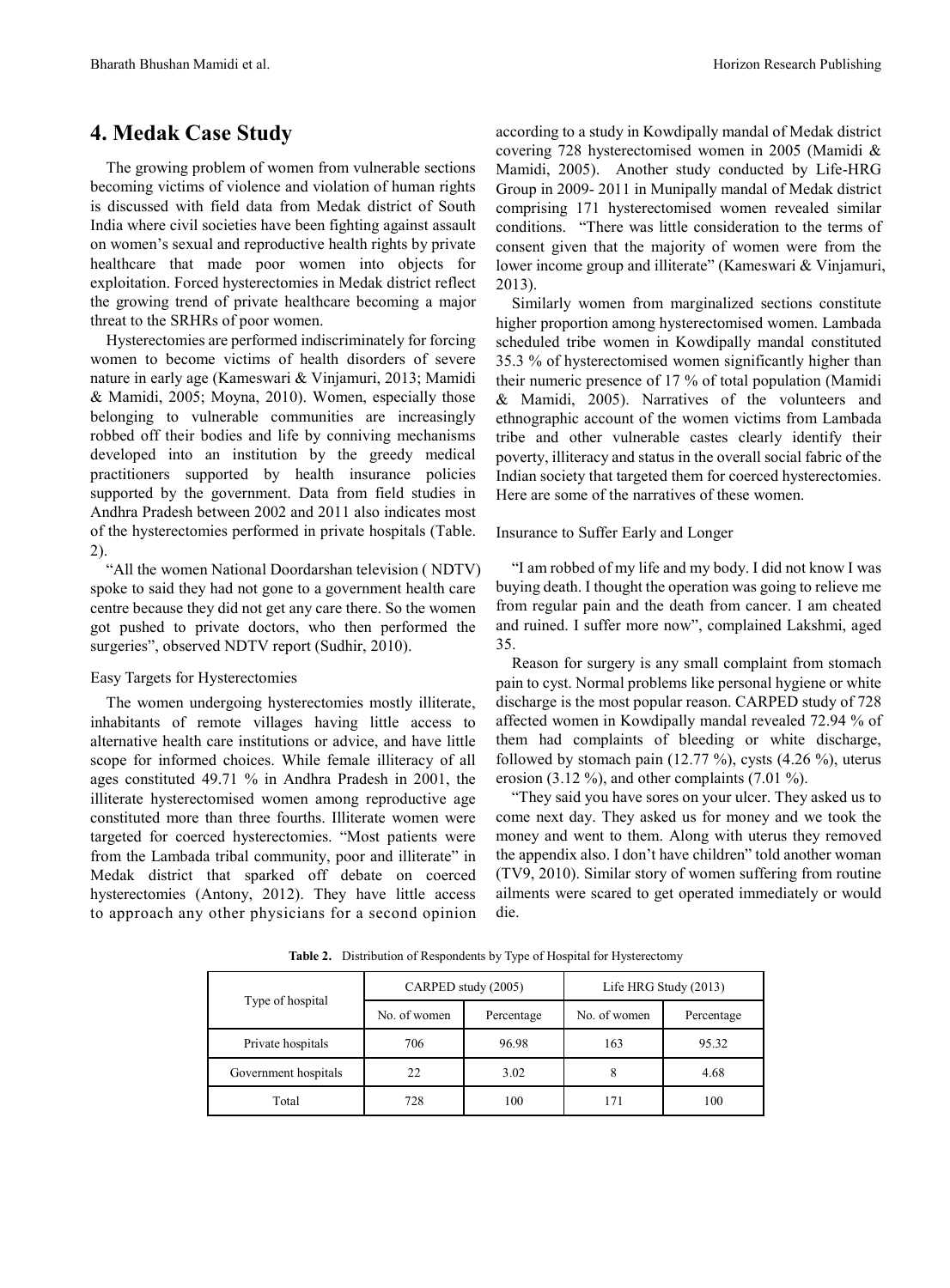

**Table 3.** Distribution of Hysterectomised Women by Age



**Figure 1.** Distribution of hysterectomised women by age in Kowdipally mandal

#### Too Early To Suffer Old Age Problems for Life

Average age of the hysterectomised women was 28.5 years in Medak study (Life HRG, 2013). Women in twenties and thirties are victims of forced hysterectomies. Hysterectomised women suffer multiple tragedies and varying length of years depending on their age. Suffering side effects includes poorer health and dependence on medication, inability to contribute to household incomes, inability to provide normal attention to the needs of growing children. Affected women not only feel they are a drain on the family's meager earnings, but also worried of suffering the loss of health for years and decades ahead.

Data reveals that more and younger women are affected by hysterectomies in the district. Risk of hysterectomy that women may have in forties or fifties is the reality for poor women in thirties or even earlier. Kowdipally and Munipally mandals data indicates significant rise of hysterectomy among women below 30 years between 2005 and 2011. Hysterectomised women below 30 years age increased from 34.89 % to 59.74 % from 2005 to 2011 in the district. It is shocking to observe that early hysterectomies have become most common after introduction of Arogyasri community health insurance which has rewarded private hospitals to target every poor woman into a patient for surgery. Misconception that it is free and fear that it is essential for the women to remain alive resulted in increasing number of women and increasing number of younger women

to be victimized. Table. 3 provides age wise details of hysterectomised women in 2005 and 2011.

Further detailed distribution of hysterectomised women by age in CARPED 2005 study reveals that 19.37 % women were aged between forties and fifties. Market driven healthcare over the years resulted in increasing number of women suffer menopause at lower ages (see Fig.1 for details).

#### Shattering Costs and Additional Insecurities

"Now I cannot earn anything. I cannot work in the field for a few hours like I used to do in the past. I also need money for medicines regularly. I have become a burden to my family. How long my husband would tolerate me, I don't know", says Sharada, aged 35.

Sharada is not sure when her husband would abandon her. Contrary to 'popular belief' that once a small operation is done all problems will be kept at a distance, hysterectomies are not small operations and never keeping other problems away. It is a very expensive surgery and drains the household's meager financial resources. In some cases the women have become indebted because of the expenses on surgery. Expenditure of Rs 10,000 to 15,000 for rural poor households is major catastrophe for the affected family. Some of these families have been forced to sell their assets. "We had to sell our cattle to mobilize money for the operation. That was our only asset", says Shyamala of 32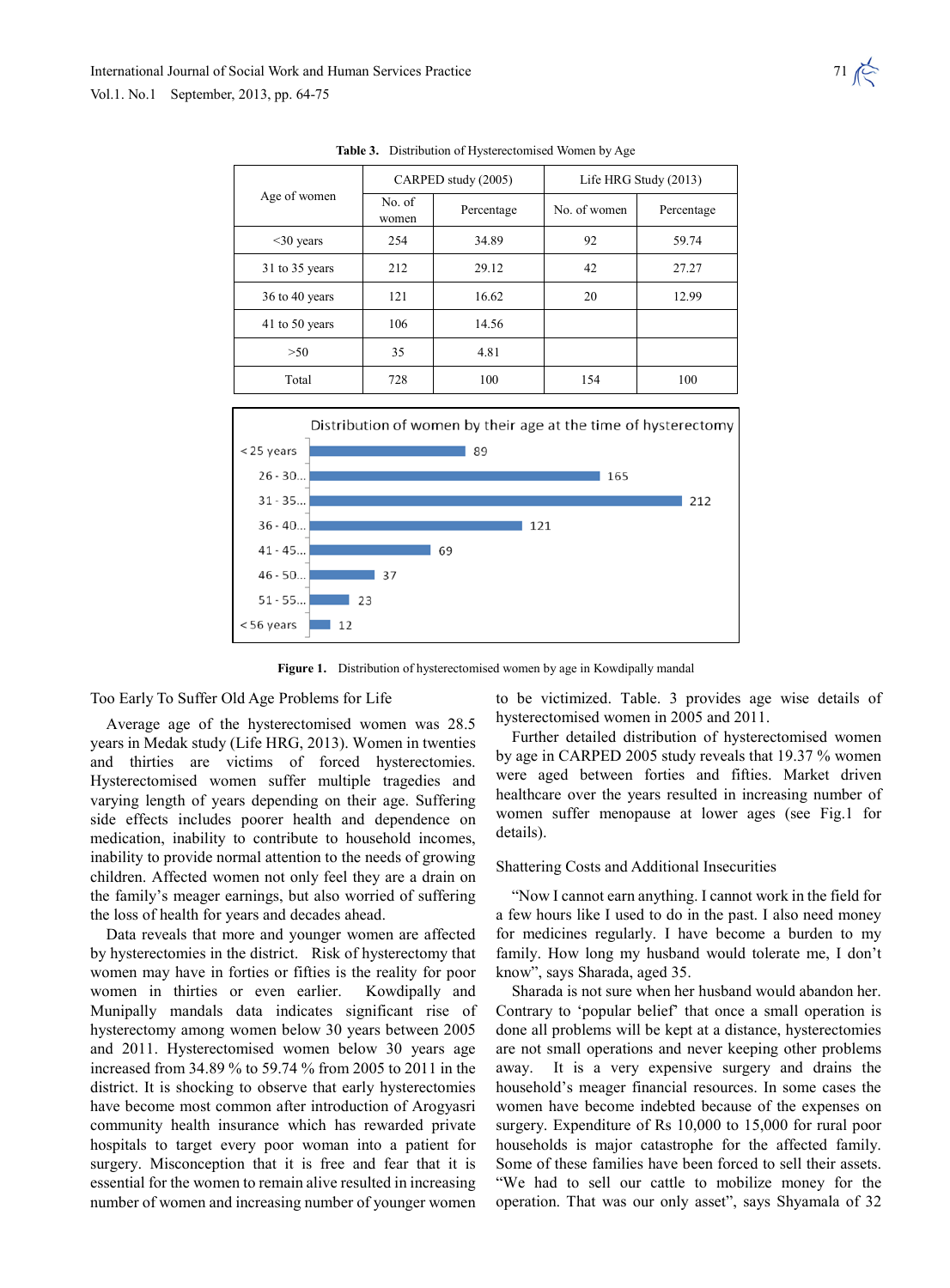years old. Besides the pain of affected woman suffering from side effects and unable to undertake any domestic chores, it is a significant loss for the family with one of the members becoming incapable of earning anything from physical work or contributing to the labour required for household farming.

"We have problem to meet our needs and we make every effort to all domestic needs after discussing all options. Now we have more problems and bigger problems with lesser earning hands and increased costs. My poor health and cost of medicines figures up in the discussions as another reason for the problem. I feel sick and guilty," says Shanti aged 31 and mother of two school going children.

Large number of respondents has spent more than Rs 10,000 each. While 21.7 % respondents have spent less than Rs 10,000 and 88.3 % respondents have spent anything from Rs 10,000 to Rs 17,000 each.

"Government doctors did not offer any solution. Not even an injection. So I went to a private doctor. The operation cost me Rs. 20,000. We had to take a loan for it,'' says Roopli aged 20s of Lambada tribal community from Kowdipally mandal. She is mother of two children and already hit menopause (Sudhir, 2010).

At the community level it is colossal loss from the rural poor. Millions of rupees of poor women are robbed off in the name of surgery by greedy doctors. There are also indirect expenses and long term costs. Often these women are not able to undertake physical work and lose their earnings from wage labor. More than 6 million INR was spent by affected households of Kowdipally mandal on surgeries, besides considerable amounts on travel, medicines, etc during the surgery. Further they are compelled to lose their earnings and spend additionally on their medicines all the remaining lives. Table. 4 provides the costs incurred by women prior to Aarogyasri scheme.

"The cost of maintaining the health of a woman who had undergone hysterectomy with medicines and supplements is Rs.18,250 a year," according Life HRG study on the surgery's impact on women in Medak district in 2011 (Yadavar, 2013). That's a lifelong burden that innocent women have to suffer for availing once a 'free' hysterectomy

from unethical traders in healthcare.

Multiple suffering and hardships

"What do I do, I don't feel like earlier and cannot keep my husband happy. And I cannot have a son. He married another woman" told Lakshmamma, aged 37.

Affected women suffer several disadvantages and hardships owing to hysterectomy and subsequent physical and psychological impact. Some of them suffer from depression, loss of libido, guilt of being useless or a burden, being 'barren' to bear another child, loss of self esteem and family disorganization.

Sometimes the tragedy is not only limited to the affected woman, but also affecting the whole family. Children and spouses are also affected by early menopause. Women after hysterectomy faced domestic violence over sexual issues, and their spouse had extra-marital affairs (Yadavar, 2013).

"My daughter stopped going to school to help in household chores, because I am not able to handle myself", says Sita aged 30. These women have children to be taken care of besides helping in the household work. Around half of the hysterectomised women (53.3 %) have 3 to 4 children while 29.7 % have one or two children. They find it difficult to attend to the children with failing health. Regular complaints of poor health and loss of libido has been complained by some women as reason for neglect by their spouse. Special preference for boy or a girl child makes hysterectomised women inadequate for losing the ability to bear another child. Some women have been deserted by the husband on the pretext that she cannot have another child, especially a boy child. Most of the women have a male child. However, 13.2 % women did not have a male child and 21 % did not have girl child.

Several women suffer trauma of losing a normal life and being treated as an incomplete person or a sick person. "It's better to die than suffer this pain", says Shobha, aged 29.

Civil society is faced with the challenge: What will ensure recovery of the losses from insurance violence unleashed on such large number of women?

| Total cost of operation (INR) | No of respondents | Percentage of total |  |
|-------------------------------|-------------------|---------------------|--|
| 1-2500                        | $\overline{4}$    | .5                  |  |
| 2501-5000                     | 20                | 2.7                 |  |
| 5001-7500                     | 135               | 18.5                |  |
| 7501-10000                    | 457               | 62.8                |  |
| 10001-12500                   | 89                | 12.2                |  |
| 12501-15000                   | 21                | 2.9                 |  |
| 15001-17000                   | $\overline{2}$    | $\cdot$ 3           |  |
| Total                         | 728               | 100.0               |  |

**Table 4.** Cost of Hysterectomies in Kowdipally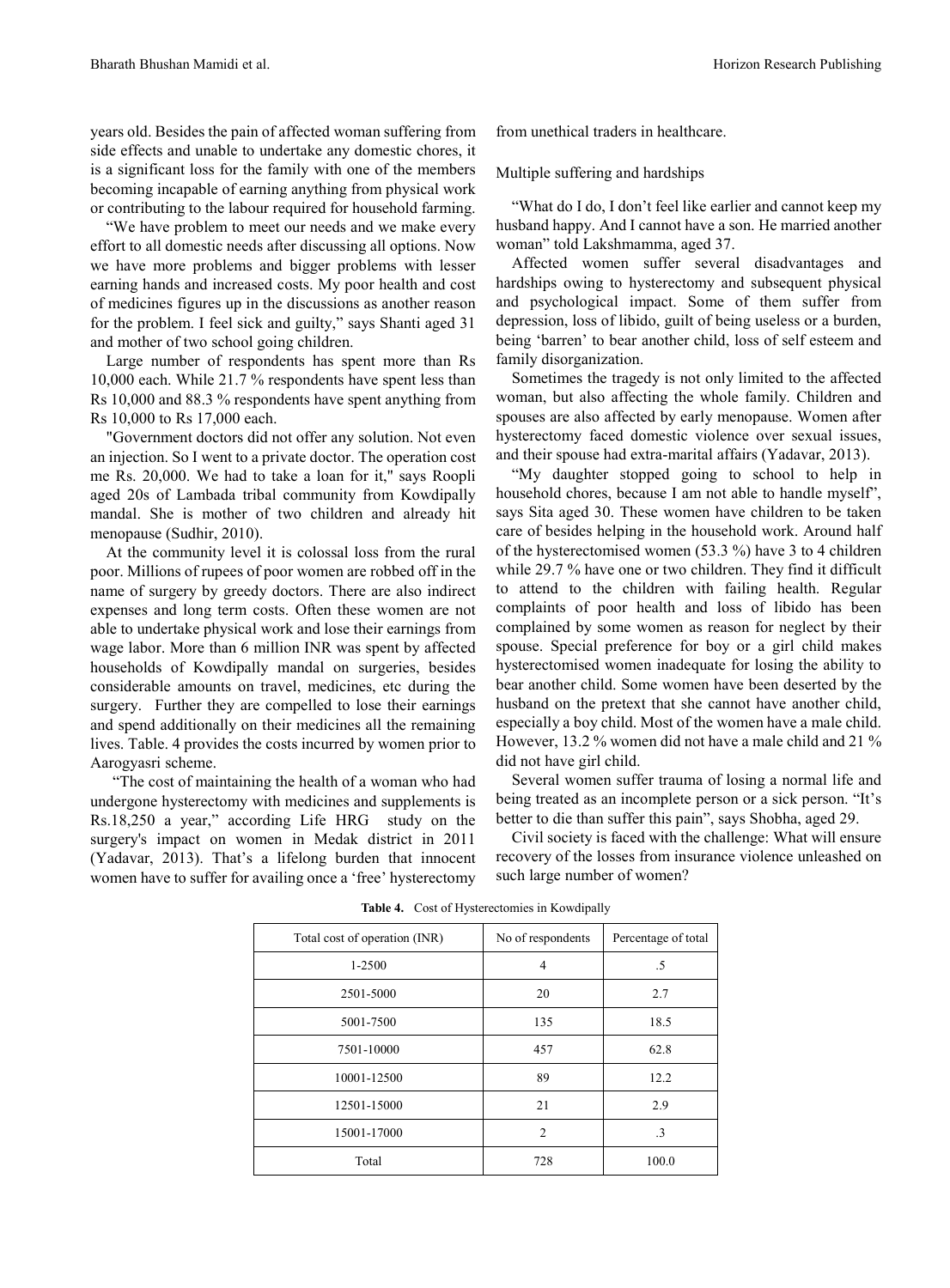### **5. Role of Civil Society**

Healthcare concerns are gaining attention of the civil society and authorities since a decade with growing privatization of healthcare in India. Civil society struggles relate to demand for effective state role in ensuring access to healthcare for disadvantaged sections, ethics in healthcare, arresting corporatization of healthcare, protection of women's SRHRs. These struggles primarily emphasize right to health, right to informed choices, consent of the patient and regulatory role of the state. Interventions of the civil society are at different levels and forms in parts of the country. Threat of private healthcare to human rights of this scale is a new challenge posed to the civil society in India.

Campaign against forced hysterectomies has become a national issue compelling attention of the media, authorities and civil society. Civil society has been fighting forced hysterectomies and the abuse of state sponsored health insurance schemes. The struggle is primarily to protect poor women from exploitation by the profit driven private healthcare system which is supported by the state. There are several groups involved in actively campaigning for regulation of private healthcare systems which pose serious threat to the life and rights of citizens, especially the poor and women.

### **5.1. Transformation of Local Campaign into National Issue**

Forced hysterectomies were flagged as an issue of serious concern in Medak district in 2005. Centre for Action Research & People's Development's (CARPED) study of 728 hysterectomies women in Kowdipally mandal drew attention of varied sections to the unprecedented incidence levels and coercive methods of private hospitals to make money. Evidence based advocacy supported mass campaign in the area against forced hysterectomies, sensitization of women groups not to be cheated into hysterectomies and demanding state involvement to arrest forced hysterectomies. Public hearings were held with hundreds of hysterectomised women to voice their concerns and problems before elected representatives, authorities, medical experts and human rights defenders. Medak focused field interventions of community sensitization, awareness and raids by authorities on private hospitals involved in indiscriminate hysterectomies and advocacy were continuous news shared widely through regional and English media from 2005 to 2009. The problem of hysterectomies was not specific to Medak district alone, but there was continuous debate about Medak hysterectomies at different levels due to the concerted action of the local NGO. Local NGO highlighted the role of insurance, gender bias, in addition to bringing forth the ethical issues in the medical profession. Other NGOs in the state also started raising the issue in the subsequent years.

Introduction of Aarogyasri scheme in 2007 contributed to

manifold increase in hysterectomies in Andhra Pradesh. With growing attention there were several members of medical fraternity, women empowerment groups and other NGOs intensified the campaign. Two more studies were conducted on hysterectomies in Andhra Pradesh - Andhra Pradesh Mahila Samatha Society comprising 1097 sample in five districts in 2009, and Life -Health Reinforcement Group comprising 171 sample in Medak district in 2010. Anveshi, Centre for World Solidarity and other groups also strengthened the campaign against forced hysterectomies under Aarogyasri scheme. With growing pressure from media and civil society the government started arresting indiscriminate hysterectomies in the Aarogyasri scheme and issued instructions on January 18, 2011 and July 17, 2012. Currently government hospitals only are entitled to perform hysterectomies under the scheme to ensure that only genuine cases undergo the procedure. From a peak of 12,212 hysterectomy cases in 2009-10 it declined to 4,943 in 2011-12. Several thousand women are saved from becoming victims of unnecessary hysterectomies.

Campaign in Andhra Pradesh became a national issue with several national TV channels and newspapers and journals highlighting the ill effects health insurance schemes. Satyameva Jayate programme on Star TV with popular Hindi cine hero Amir Khan in the episode titled "Does Healthcare Need Healing?" stressed the need to regulate forced hysterectomies like what is rampant in Medak district (Satyameva Jayate, 2012).

5.2 Strength of the campaign against violation women's SRHRs

NGOs, experts and authorities noticed the potential of misuse of health insurance schemes. Rajiv Gandhi Jeevandayee Arogya Yojana of Maharashtra government launched on 2 July 2012 has excluded hysterectomies in the scheme based on the learnings from Andhra Pradesh. Hysterectomies became matter of scam and controversy in Chhattisgarh, Bihar, and Rajasthan states under RSBY in 2012. Central Minister for Health and Family Welfare initiated probe into allegations of misuse in Bihar in August 2012 (Times of India, 2012) and cancelled registration of nine doctors were suspended for conducting hysterectomies without proper test in Chhattisgarh. Central government has also directed all state nodal agencies of RSBY that approval from the insurance company concerned is mandatory for hysterectomies performed on women under age 40 (Yadavar, 2013). Civil society in Chhattisgarh took the matter of forced hysterectomies to the notice of the National Human Rights Commission which led to cancellation of licenses of 22 private hospitals. International NGOs like Oxfam has started the campaign against hysterectomies in these states in 2013.

Human Rights Law Network has initiated Public Interest Litigation (PIL) in the Supreme Court of India to ensure compensation for the victims of unethical and unlawful hysterectomies in Bihar, Chhattisgarh, and Rajasthan. The Supreme Court has issued notices on 18 March 2013 to respondent state governments in a recent case which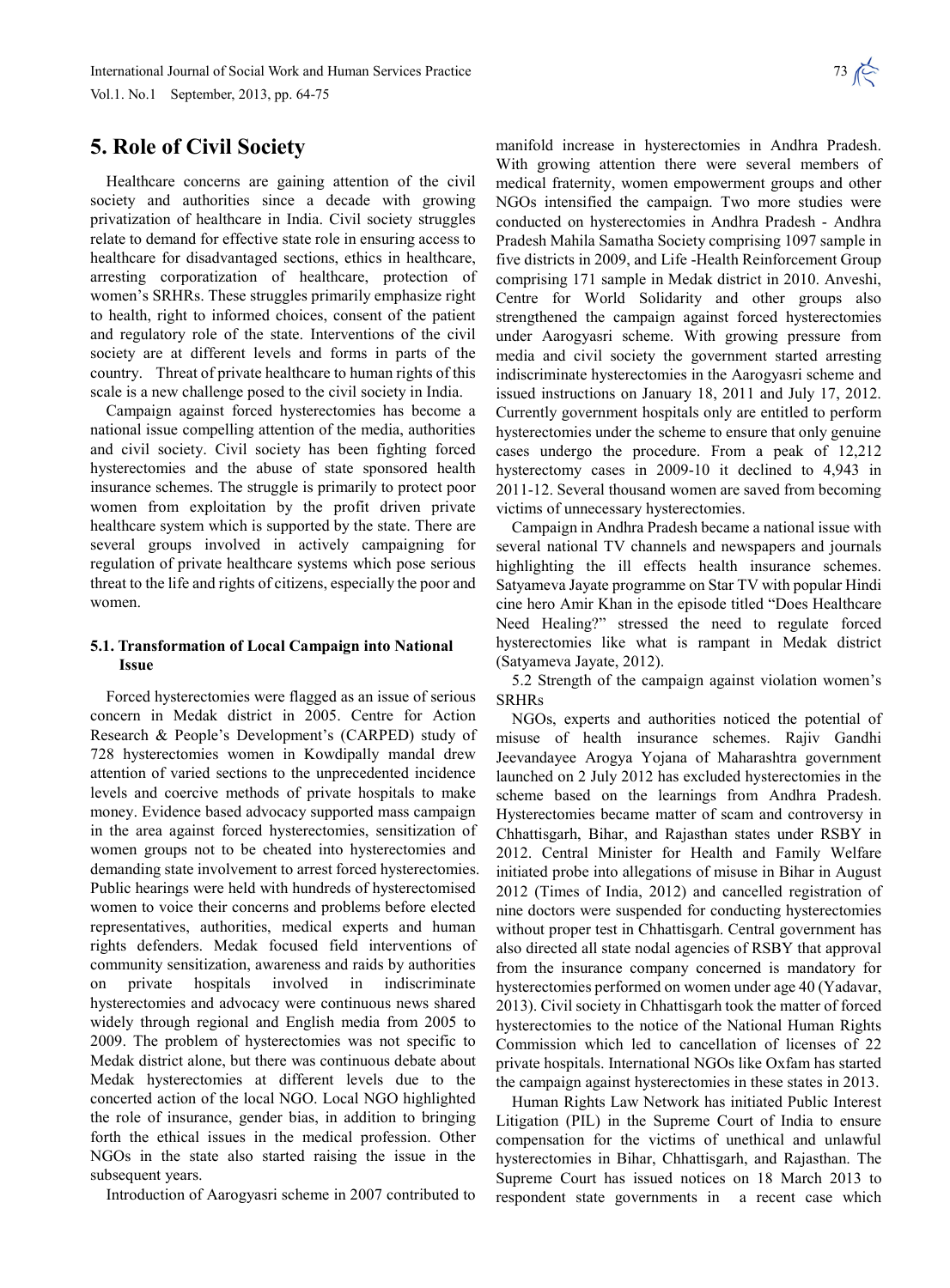suggests that the storm against forced hysterectomies is gaining all India prominence.

### **6. Conclusions**

There is significant progress in identifying and challenging the coerced hysterectomies in India. However, the discourse is limited to certain procedures, coercive surgeries, compensating the victims, and abuses of certain health insurance schemes. Focus is largely on arresting abuses in government schemes. Accountability of the medical fraternity is also a matter of concern in a society where doctors are seen as saviors, but in practice are perpetuating morbidity and mortality and exploitation.

As researchers we believe that there are several issues that need attention to locate healthcare in human rights perspective and development that is pro-poor. Prominent issues that require further action research are:

- How to arrest unethical trends of commercialization of healthcare and unprecedented incidence of hysterectomies, caesarian deliveries, appendicitis etc?
- How to make health policy shift its focus on tertiary care to effective primary and secondary care to prevent from becoming seriously ill?
- How to ensuring policy environment conducive for effective prevention of illness, morbidity and mortality to attain global standards?
- How to make private healthcare accountable and transparent?

Finally for a third world country like India a charter of citizens and patients that will protect their right to health and well being and awareness promotion programmes that assist real informed choices and consents for surgery are very important.

Development, safety nets and welfare measures could become serious threat to the human rights if governance measures are weak with regard to the game plan of business. We suggest that this is a challenge in several developing countries and by the same token the MDGs could be jeopardized if the governance is tainted and laden with corrupt practices. There are often suggestions that human rights discourse ought to sit beyond economic indicators of progress and ensure well being. Many questions shroud the disturbing state of healthcare and increasing violation of human rights and more particularly sexual and reproductive health rights of vulnerable women. Without radical change in the situation the 'development' models in health sector potentially make the poor further alienated, exploited and victimized by the public-private partnership models with state sponsorship. Further research and interventions in that direction would have significant outcomes in future.

## **REFERENCES**

Antony, K.R. (2012). Put errant doctors on the mat, The Hindu, August 22, 2012

http://www.thehindu.com/opinion/op-ed/put-errant-doctors-on-the -mat/article3804283.ece

Choudhury, T. (2012). Health insurance in rural India: RSBY, a saviour for the poor? Modern Medicare, April 30, 2012 http://modernmedicare.co.in/articles/health-insurance-in-rural-indi a-rsby-a-saviour-for-the-poor/

Colekessian, A. (2013). Violating Women's Rights: Forced Sterilization, Population Control and HIV/AIDS http://www.intdev communities.com/full.php?ID=702#sthash.65gTBv2p.85wjiThD.d puf

Devulapalli, R. (2012). Secret behind rash of hysterectomies out, Times of India, September 28, 2012. http://articles.timesofindia.in diatimes.com/2012-09-28/hyderabad/34147487\_1\_hysterectomieslaparoscopic-aarogyasri-trust

Human Rights Law Network. (2013). From The Field to the Judge's Bench: Developing Litigation Strategies to Improve the Lives of Women, New Delhihttp://www.hrln.org/hrln/images/stories/pdf/N ational%20Consultation%20Report%20-%20To%20Print.pdf

Hysterectomy Association- UK http://www.hysterectomy-associati on.org.uk/

Kameswari, S.V., & Vinjamuri, P. (2013). Medical Ethics: A case study of Hysterectomy in Andhra Pradesh, Life - Health Reinforcement Group, Hyderabad. http://kicsforum.net/kics/setdev /hysterectomy-ethics-in-S-T-for-setdev-final-1.pdf

Kannan, K.P., Thankappan, K.R., Raman, K.V., Aravindan, K.P. (1991). Health and development in rural Kerala: A study of the linkages between socioeconomic status and health status. Trivandrum: Kerala Sastra Sahitya Parishad.

Mamidi, M.B., & Mamidi, S.C. (2005). Hysterectomies in Kowdipally Mandal, Medak district of South India, Discussion Papers - 8, Centre for Action Research and People's Development, Hyderabad

Mathews, S.M. (2012). A Critical Analysis of Arogyasri Health Insurance Scheme (A Project of Andhra Pradesh State Government) http://sajitsj.blogspot.in/2012/02/critical-analysis-of-arogyasri-heal th.html

McGivering, J, (2013), BBC News. http://www.bbc.co.uk/news/m agazine-21297606 retrieved on 6th February 2013

Ministry of Health and Family Welfare, GOI. (2005). Financing and Delivery of Health Care Services in India- National Commission on Macroeconomics and Health, New Delhi p.54 http://www.who.int/macrohealth/action/Background%20Papers%2 0report.pdf

Ministry of Health and Family Welfare- GOI. (2009). National Health Accounts: India, 2004–05, New Delhi. http://planningcom mission.nic.in/reports/genrep/health/National Health Account 04 \_05.pdf

Moyna. (2010). Menopaused 20-somethings, Down to Earth, 15 June, 2010 http://www.downtoearth.org.in/node/668

Nagulapalli, S., & Rokkam, S.R. (2013). An analysis of Rajiv Aarogyasri Community Health Insurance Scheme, AHCT working paper #1http://www.aarogyasri.gov.in/ASRI/EXT\_IMAGES/docu ments/ASRI\_Analysis.pdf

Planning Commission of India. (2011). High Level Expert Group Report on Universal Health Coverage for India, New Delhi.